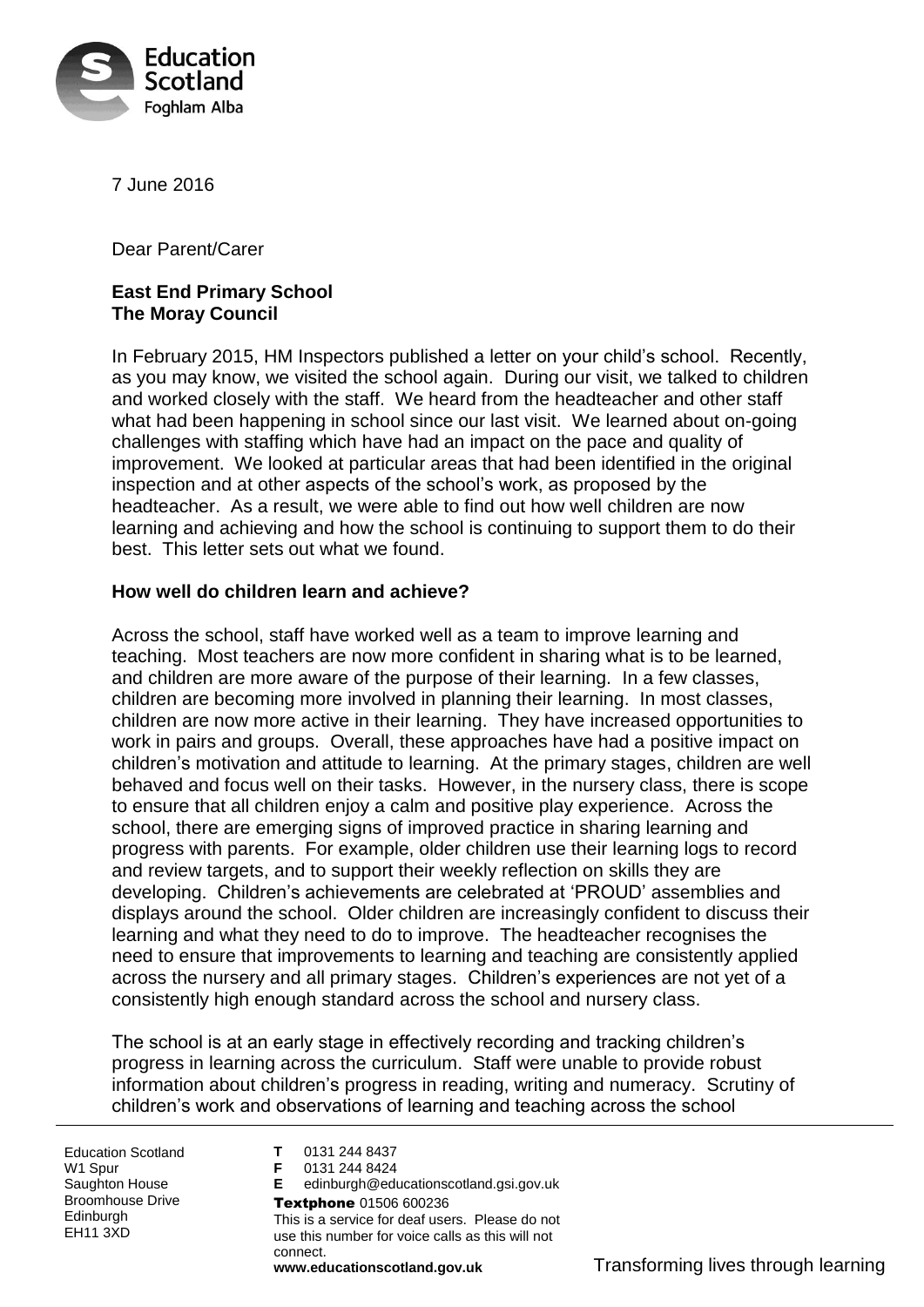provided us with some evidence of children's improvements in spelling and in mental calculations. However, there has been insufficient improvement in the standards of children's attainment overall. Children's literacy and numeracy skills remain below levels we would expect at each stage. Children's writing is not of the standard we would expect. In numeracy, children are developing an appropriate awareness of time and measurement and now have better opportunities to develop mathematical skills in practical and outdoor activities. By P7, children can talk with enthusiasm about books they have read and can identify favourite authors. They are enjoying the new whole-school, structured approach to spelling. However, staff need to reach a shared understanding of standards for children's work and ensure consistently high expectations across the school.

#### **How well does the school support children to develop and learn?**

Across the school, children enjoy warm and caring relationships with all staff. Staff in the nursery are increasingly confident engaging with children as they play, with the aim of supporting and promoting their learning. Staff enjoy effective working relationships and understand the need to improve the setting to better meet children's needs. Children need increased and flexible opportunities for more active play, and to play and learn outdoors. We have asked The Moray Council to support the school in improving children's experiences in the nursery. In a majority of lessons at the primary stages, children benefit from activities which are suitably challenging and relevant to their needs and interests. In the best examples, teachers plan learning well to ensure tasks and activities meet the needs of individual pupils. Overall however, teachers are not taking account of children's differing needs and, in a few lessons, activities lacked challenge. Staff should now build on best practice in the school to ensure that tasks and activities are appropriate for all children. The school has made good progress in developing approaches to supporting children who may need extra help with their learning. There is now an overview of the needs of children across the school and clear plans in place for individual children as appropriate. Support for learning teachers and support staff are deployed across the school effectively, supporting individuals and groups with literacy and numeracy. There is now scope for more of this activity to take place within the classroom setting, and for support for learning staff to have time to offer consultation and advice to staff across the nursery and primary stages.

We acknowledge the steps taken by staff to improve children's behaviour, spelling and numeracy across the primary stages. The headteacher is working hard with staff, including those who are new to the school, to address issues highlighted in the original inspection. Priority must now be made to ensure children regularly access all areas of the curriculum. The school needs to ensure there are clear pathways for learning to ensure children make progress in all curricular areas. The school recognises the need to ensure staff have a clear and shared understanding of what it is trying to achieve for children through its curriculum. More account needs to be taken of Curriculum for Excellence and the local context. There is considerable scope to improve children's experiences in interdisciplinary learning topics.